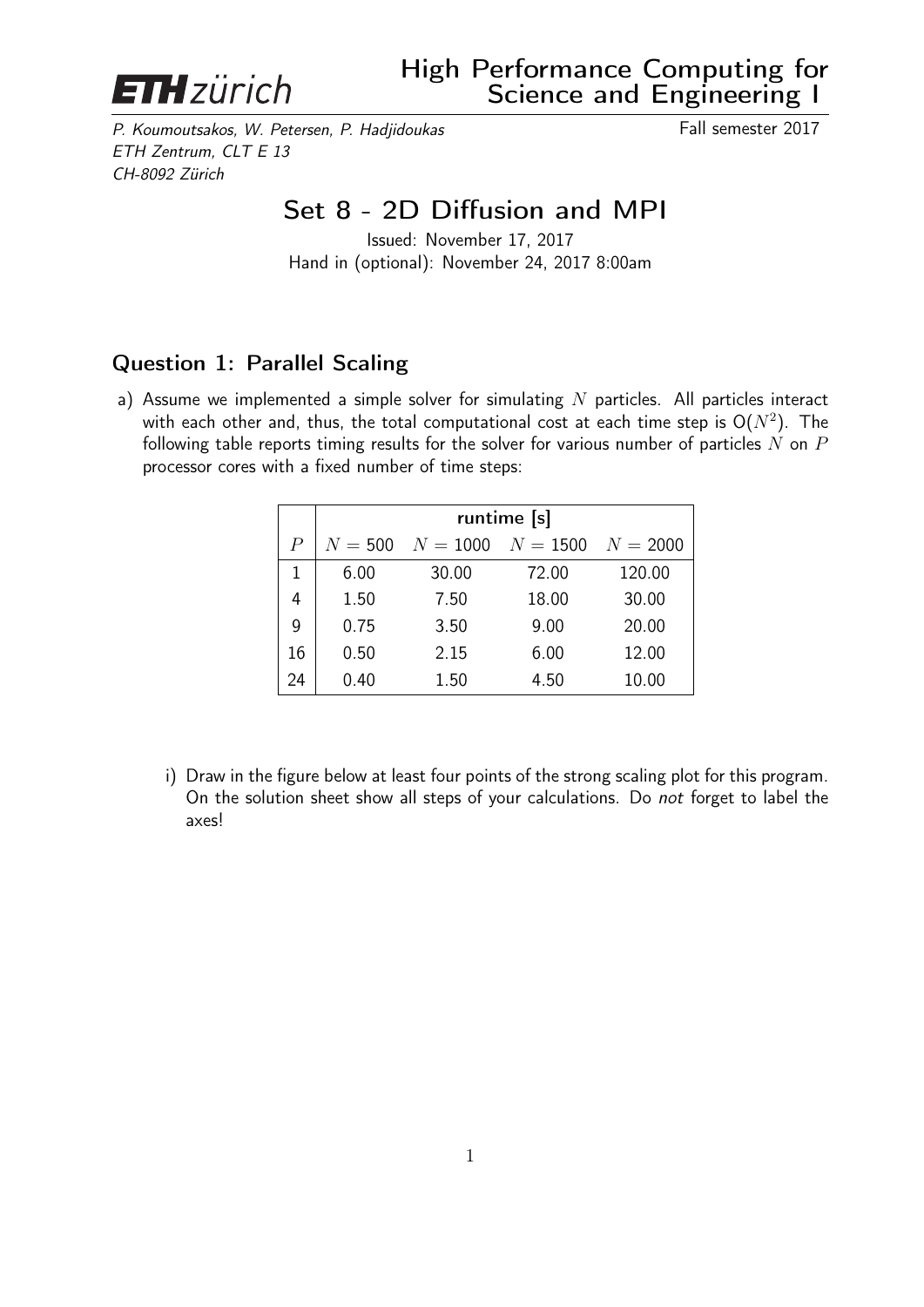| ተ |  |  |  |  |  |  |  |  |  |  |  |  |  |  |  |
|---|--|--|--|--|--|--|--|--|--|--|--|--|--|--|--|
|   |  |  |  |  |  |  |  |  |  |  |  |  |  |  |  |
|   |  |  |  |  |  |  |  |  |  |  |  |  |  |  |  |
|   |  |  |  |  |  |  |  |  |  |  |  |  |  |  |  |
|   |  |  |  |  |  |  |  |  |  |  |  |  |  |  |  |
|   |  |  |  |  |  |  |  |  |  |  |  |  |  |  |  |
|   |  |  |  |  |  |  |  |  |  |  |  |  |  |  |  |
|   |  |  |  |  |  |  |  |  |  |  |  |  |  |  |  |
|   |  |  |  |  |  |  |  |  |  |  |  |  |  |  |  |
|   |  |  |  |  |  |  |  |  |  |  |  |  |  |  |  |
|   |  |  |  |  |  |  |  |  |  |  |  |  |  |  |  |
|   |  |  |  |  |  |  |  |  |  |  |  |  |  |  |  |
|   |  |  |  |  |  |  |  |  |  |  |  |  |  |  |  |
|   |  |  |  |  |  |  |  |  |  |  |  |  |  |  |  |
|   |  |  |  |  |  |  |  |  |  |  |  |  |  |  |  |
|   |  |  |  |  |  |  |  |  |  |  |  |  |  |  |  |
|   |  |  |  |  |  |  |  |  |  |  |  |  |  |  |  |
|   |  |  |  |  |  |  |  |  |  |  |  |  |  |  |  |
|   |  |  |  |  |  |  |  |  |  |  |  |  |  |  |  |
|   |  |  |  |  |  |  |  |  |  |  |  |  |  |  |  |

ii) Draw in the figure below at least four points of the weak scaling plot for this program, using the value for  $N = 500$  at  $P = 1$  as reference to estimate the parallelization overhead. On the solution sheet show all steps of your calculations. Do not forget to label the axes!

| ∱ |  |  |  |  |  |  |  |  |  |  |  |  |  |  |  |
|---|--|--|--|--|--|--|--|--|--|--|--|--|--|--|--|
|   |  |  |  |  |  |  |  |  |  |  |  |  |  |  |  |
|   |  |  |  |  |  |  |  |  |  |  |  |  |  |  |  |
|   |  |  |  |  |  |  |  |  |  |  |  |  |  |  |  |
|   |  |  |  |  |  |  |  |  |  |  |  |  |  |  |  |
|   |  |  |  |  |  |  |  |  |  |  |  |  |  |  |  |
|   |  |  |  |  |  |  |  |  |  |  |  |  |  |  |  |
|   |  |  |  |  |  |  |  |  |  |  |  |  |  |  |  |
|   |  |  |  |  |  |  |  |  |  |  |  |  |  |  |  |
|   |  |  |  |  |  |  |  |  |  |  |  |  |  |  |  |
|   |  |  |  |  |  |  |  |  |  |  |  |  |  |  |  |
|   |  |  |  |  |  |  |  |  |  |  |  |  |  |  |  |
|   |  |  |  |  |  |  |  |  |  |  |  |  |  |  |  |
|   |  |  |  |  |  |  |  |  |  |  |  |  |  |  |  |
|   |  |  |  |  |  |  |  |  |  |  |  |  |  |  |  |
|   |  |  |  |  |  |  |  |  |  |  |  |  |  |  |  |
|   |  |  |  |  |  |  |  |  |  |  |  |  |  |  |  |
|   |  |  |  |  |  |  |  |  |  |  |  |  |  |  |  |
|   |  |  |  |  |  |  |  |  |  |  |  |  |  |  |  |
|   |  |  |  |  |  |  |  |  |  |  |  |  |  |  |  |
|   |  |  |  |  |  |  |  |  |  |  |  |  |  |  |  |